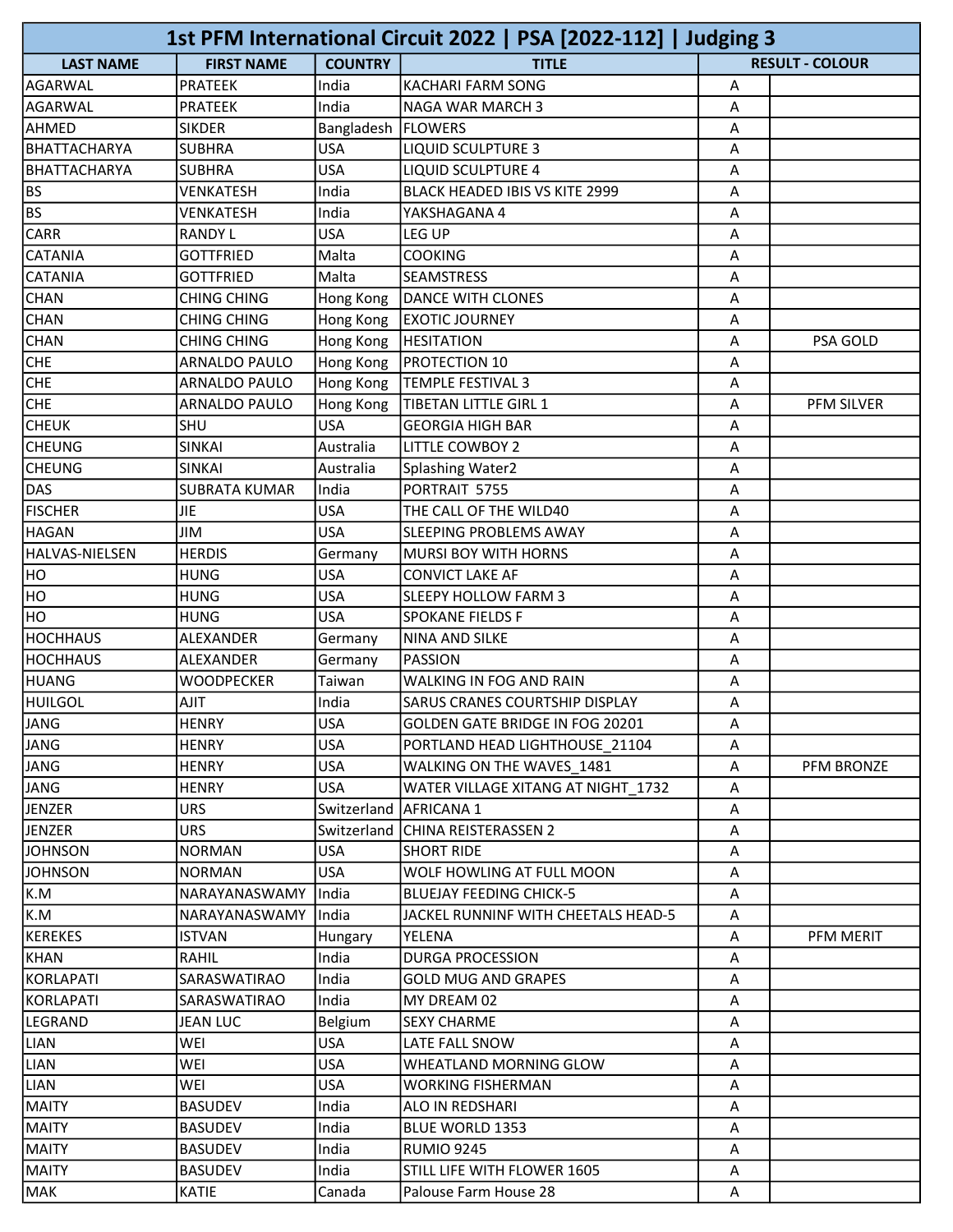| MARATHE            | <b>SUNIEL</b>     | India      | <b>EXPECTANT WAIT</b>           | A |           |
|--------------------|-------------------|------------|---------------------------------|---|-----------|
| MARATHE            | <b>SUNIEL</b>     | India      | <b>FACE UP</b>                  | Α |           |
| MARATHE            | <b>SUNIEL</b>     | India      | LEG ON LEG                      | Α |           |
| <b>MARATHE</b>     | <b>SUNIEL</b>     | India      | <b>SHEATHED</b>                 | Α | PFM GOLD  |
| MISHRA             | ANJU              | India      | <b>BABY</b>                     | A |           |
| <b>MISHRA</b>      | <b>ULIA</b>       | India      | <b>HOME COMING</b>              | A |           |
| <b>POGGIONI</b>    | ANGELA            | <b>USA</b> | <b>CAPTURED</b>                 | A |           |
| SALINAS D'ANGLADA  | <b>JOAQUIN</b>    | Spain      | ANABEL 10                       | A |           |
| SALINAS D'ANGLADA  | <b>JOAQUIN</b>    | Spain      | <b>FESTIVAL AEROSTATICO 5</b>   | Α |           |
| SALINAS D'ANGLADA  | <b>JOAQUIN</b>    | Spain      | <b>PATRICIA</b>                 | A |           |
| SANCANDI           | <b>IVANA</b>      | Italy      | THE LADDER                      | А |           |
| <b>SINHA</b>       | <b>BARUN</b>      | India      | SUCHITA 8394                    | A |           |
| <b>SINT</b>        | THAN SINT         | Singapore  | Wonder Land 6                   | Α |           |
| <b>SUSZKIEWICZ</b> | <b>OLE</b>        | Denmark    | <b>HANDBAG</b>                  | A |           |
| <b>SUSZKIEWICZ</b> | OLE               | Denmark    | TWO WOMEN IN MOTION             | Α | PFM MERIT |
| TONG               | <b>JIANGCHUAN</b> | China      | <b>MORNING IN VENICE</b>        | A |           |
| <b>TONG</b>        | <b>JIANGCHUAN</b> | China      | THE WINDING ROAD TO HOPE        | Α |           |
| <b>TRAN</b>        | <b>MINHDUNG</b>   | <b>USA</b> | KING OF WING 4                  | A |           |
| <b>WANG</b>        | HAK PUN WILLIAM   | Hong Kong  | <b>DYNAMIC CITY IN ACTION</b>   | Α |           |
| WANG               | HAK PUN WILLIAM   | Hong Kong  | MX MOTOR BIKE 01                | Α |           |
| <b>WELLS</b>       | <b>PETER</b>      | England    | lemma                           | A |           |
| <b>WELLS</b>       | <b>PETER</b>      | England    | PRIMA BALLERINA                 | А |           |
| <b>WONG</b>        | SHIU GUN          | Hong Kong  | <b>AVA</b>                      | A |           |
| <b>WONG</b>        | SHIU GUN          | Hong Kong  | GINA <sub>8</sub>               | Α |           |
| <b>WONG</b>        | <b>SHIU GUN</b>   | Hong Kong  | <b>STELLA</b>                   | A | PFM MERIT |
| <b>WONG</b>        | YUET YEE          | Hong Kong  | <b>BHUTAN CHILDREN</b>          | Α |           |
| XIAO               | XIAO              | <b>USA</b> | <b>AT SUNSET</b>                | А |           |
| <b>XIAO</b>        | <b>XIAO</b>       | <b>USA</b> | LIN ZHI IN MARCH                | Α |           |
| YE <sup>1</sup>    | <b>DANLEI</b>     | Canada     | <b>TRAVEL TO CENTRAL ASIA22</b> | Α |           |

| 1st PFM International Circuit 2022   PSA [2022-112]   Judging 3 |                    |                |                                     |   |                            |  |
|-----------------------------------------------------------------|--------------------|----------------|-------------------------------------|---|----------------------------|--|
| <b>LAST NAME</b>                                                | <b>FIRST NAME</b>  | <b>COUNTRY</b> | <b>TITLE</b>                        |   | <b>RESULT - MONOCHROME</b> |  |
| <b>AHMED</b>                                                    | <b>SIKDER</b>      |                | Bangladesh   CURD MAKING            | А |                            |  |
| AHMED                                                           | <b>SIKDER</b>      |                | Bangladesh   HAPPINESS WITH LITTLE  | А |                            |  |
| <b>BHATTACHARYA</b>                                             | <b>SUBHRA</b>      | USA            | <b>BEHIND A TREE</b>                | Α |                            |  |
| <b>BS</b>                                                       | <b>VENKATESH</b>   | India          | TOMB OF MAHABAT KHAN                | A |                            |  |
| CR                                                              | SATHYANARAYANA     | India          | <b>LEOPARD RESTING</b>              | A |                            |  |
| CR                                                              | SATHYANARAYANA     | India          | LINEMAN                             | A |                            |  |
| CR                                                              | SATHYANARAYANA     | India          | <b>RETURNING HERD</b>               | Α |                            |  |
| C R                                                             | SATHYANARAYANA     | India          | <b>WINNOWING COUPLE</b>             | Α |                            |  |
| CARR                                                            | <b>RANDY L</b>     | USA            | <b>JUNIOR CHEER</b>                 | A |                            |  |
| <b>CATANIA</b>                                                  | <b>GOTTFRIED</b>   | Malta          | <b>CANARY WHARF ESCALATORS</b>      | Α |                            |  |
| <b>CATANIA</b>                                                  | <b>GOTTFRIED</b>   | Malta          | <b>CITY OF ARTS AND SCIENCES 12</b> | A |                            |  |
| <b>CATANIA</b>                                                  | <b>GOTTFRIED</b>   | Malta          | TULIP STAIRCASE LONDON              | Α | PFM SILVER                 |  |
| <b>CHAN</b>                                                     | <b>CHING CHING</b> | Hong Kong      | <b>BEHIND THE GAUZE</b>             | А |                            |  |
| <b>CHAN</b>                                                     | <b>CHING CHING</b> | Hong Kong      | <b>BUSY WORKERS</b>                 | Α |                            |  |
| <b>CHAN</b>                                                     | <b>CHING CHING</b> | Hong Kong      | <b>INNOCENCE</b>                    | Α | PFM MERIT                  |  |
| <b>CHAN</b>                                                     | <b>CHING CHING</b> | Hong Kong      | <b>LIFE STAGES</b>                  | Α |                            |  |
| <b>CHAN</b>                                                     | <b>DIANA</b>       | Hong Kong      | <b>DILIGENT WORKER</b>              | Α |                            |  |
| <b>CHAN</b>                                                     | <b>DIANA</b>       | Hong Kong      | <b>HARD WORK</b>                    | А |                            |  |
| <b>CHE</b>                                                      | ARNALDO PAULO      | Hong Kong      | BLUE CITY 10                        | А |                            |  |
| <b>CHE</b>                                                      | ARNALDO PAULO      | Hong Kong      | HAPPY CHILDHOOD 20                  | A |                            |  |
| <b>CHE</b>                                                      | ARNALDO PAULO      | Hong Kong      | LANTERN FESTIVAL 7                  | Α | PSA GOLD                   |  |
| <b>CHE</b>                                                      | ARNALDO PAULO      | Hong Kong      | <b>MY YOUNGER BROTHER 8</b>         | A |                            |  |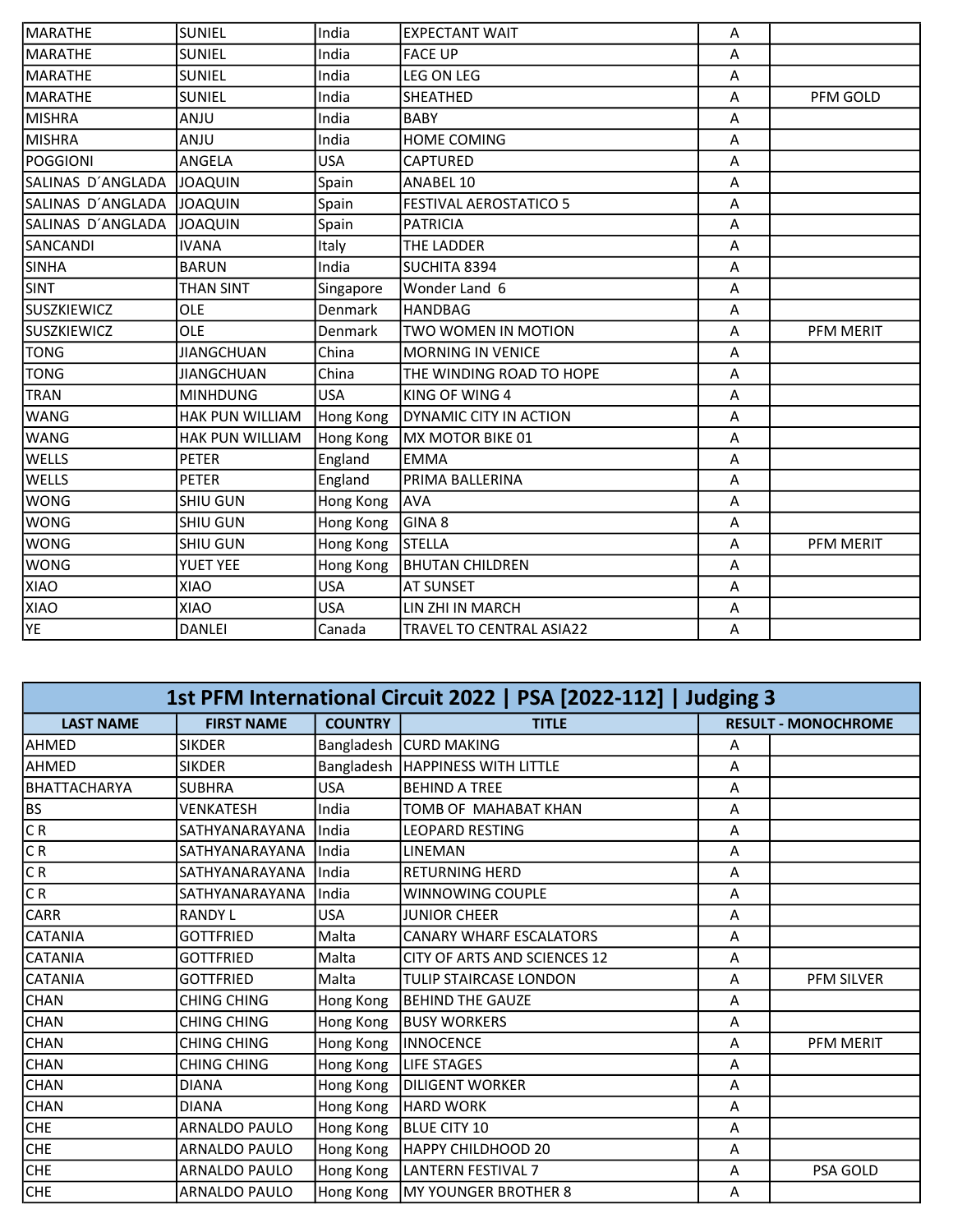| <b>CHEUK</b>       | <b>SHU</b>           | <b>USA</b> | <b>BRIDGET ON BEAM 101</b>          | Α           |            |
|--------------------|----------------------|------------|-------------------------------------|-------------|------------|
| <b>CHEUK</b>       | <b>SHU</b>           | <b>USA</b> | <b>SPLIT JUMP</b>                   | A           |            |
| <b>CHEUNG</b>      | SINKAI               | Australia  | THE GREAT WALL 1                    | A           |            |
| <b>CLARK</b>       | <b>PETER</b>         | England    | Aurora Borealis over Kirkjufell     | Α           |            |
| <b>CLARK</b>       | PETER                | England    | <b>Callanish Standing Stones</b>    | Α           |            |
| <b>CLARK</b>       | <b>PETER</b>         | England    | Frozen Grasses Tangle Creek         | A           |            |
| <b>DAS</b>         | <b>SUBRATA KUMAR</b> | India      | GODDESS IN RAGE M01                 | Α           |            |
| <b>DAS</b>         | <b>SUBRATA KUMAR</b> | India      | VICTORIA INSIDE CREATIVE LOOK       | Α           |            |
| <b>DI PANFILO</b>  | <b>VINCENZO</b>      | Italy      | <b>BIKER ON THE ROAD</b>            | Α           |            |
| <b>DI PANFILO</b>  | <b>VINCENZO</b>      | Italy      | <b>WARRIORS HILL</b>                | Α           |            |
| <b>HADJIPAVLOU</b> | <b>THANASIS</b>      | Cyprus     | Private dancer                      | Α           |            |
| <b>HADJIPAVLOU</b> | <b>THANASIS</b>      | Cyprus     | Take time to chill                  | Α           |            |
| <b>HOCHHAUS</b>    | ALEXANDER            | Germany    | <b>PROLOG</b>                       | Α           |            |
| <b>HOCHHAUS</b>    | ALEXANDER            | Germany    | <b>STRETCHING</b>                   | A           |            |
| <b>HUANG</b>       | WOODPECKER           | Taiwan     | AFTER WORK HARD BEER2 MONO          | Α           |            |
| <b>HUILGOL</b>     | <b>AJIT</b>          | India      | <b>GIANT AMONG DWARFS</b>           | A           | PFM BRONZE |
| <b>HUILGOL</b>     | AJIT                 | India      | SPOTTED HYENA WITH CARCASS          | Α           |            |
| <b>HUILGOL</b>     | <b>AJIT</b>          | India      | <b>ZEBRA MUD BATHING</b>            | Α           |            |
| <b>JANG</b>        | <b>HENRY</b>         | <b>USA</b> | WHITE POCKET 3                      | Α           |            |
| K.M                | NARAYANASWAMY        | India      | LOVABLE MOTHER-5                    | Α           |            |
| K.M                | NARAYANASWAMY        | India      | <b>TRIBAL WOMAN</b>                 | Α           |            |
| LEGRAND            | <b>JEAN LUC</b>      | Belgium    | <b>ESSAI FELIN</b>                  | Α           |            |
| <b>LEGRAND</b>     | <b>JEAN LUC</b>      | Belgium    | <b>SOURIRE DISCRET</b>              | Α           |            |
| <b>LIAN</b>        | WEI                  | <b>USA</b> | <b>GRANARY IN MORNING SUN</b>       | Α           | PFM MERIT  |
| <b>LIAN</b>        | WEI                  | <b>USA</b> | RANCH IN THE MORNING GLOW           | Α           |            |
| <b>MAITY</b>       | <b>BASUDEV</b>       | India      | LOOK 1442                           | A           |            |
| <b>MAITY</b>       | <b>BASUDEV</b>       | India      | THREE DIMOND 0924                   | Α           |            |
| MAK                | <b>KATIE</b>         | Canada     | Gymnast with ball 6                 | A           |            |
| MAK                | <b>KATIE</b>         | Canada     | Valley of Fire                      | A           |            |
| MARATHE            | <b>SUNIEL</b>        | India      | <b>SILHOUETTE</b>                   | Α           |            |
| MARATHE            | <b>SUNIEL</b>        | India      | SPREAD OUT                          | Α           |            |
| MISHRA             | ANJU                 | India      | <b>MOTHER</b>                       | Α           |            |
| MISHRA             | ANJU                 | India      | <b>WAHTAJ</b>                       | A           |            |
| MURAL              | <b>SATISH B</b>      | India      | Happiness                           | A           |            |
| ODENBACH           | <b>STEFAN</b>        | Germany    | <b>LEISURE</b>                      | A           |            |
| ODENBACH           | <b>STEFAN</b>        | Germany    | THE CUBE II                         | A           |            |
| <b>ROBERTS</b>     | LILLIAN              | <b>USA</b> | LEOPARD CUB PEERING OUT ON BRANCH   | Α           |            |
| <b>ROBERTS</b>     | LILLIAN              | <b>USA</b> | LEOPARD HOLDS IMPALA N TREE 2022 01 | A           |            |
| <b>ROY</b>         | PRABIR KUMAR         | India      | <b>UNCERTAINTY FOUR</b>             | A           |            |
| SALINAS D'ANGLADA  | <b>JOAQUIN</b>       | Spain      | <b>EMOCIONES</b>                    | A           |            |
| SALINAS D'ANGLADA  | <b>JOAQUIN</b>       | Spain      | <b>IRINA</b>                        | A           |            |
| SALINAS D'ANGLADA  | JOAQUIN              | Spain      | PILAR                               | A           |            |
| SALINAS D'ANGLADA  | <b>JOAQUIN</b>       | Spain      | SENSUAL                             | A           |            |
| SANCANDI           | <b>IVANA</b>         | Italy      | OLD SAGE                            | Α           |            |
| <b>SIL</b>         | <b>AMITABHA</b>      | India      | <b>REFLECTION 5</b>                 | Α           |            |
| <b>SIL</b>         | AMITABHA             | India      | <b>TANURINA</b>                     | A           |            |
| <b>SINHA</b>       | <b>BARUN</b>         | India      | RB 3304                             | $\mathsf A$ |            |
| <b>SUSZKIEWICZ</b> | OLE                  | Denmark    | 3 WATCHES                           | Α           |            |
| <b>SUSZKIEWICZ</b> | OLE                  | Denmark    | <b>ENDING STORY</b>                 | A           |            |
| <b>SUSZKIEWICZ</b> | OLE                  | Denmark    | <b>GIRL UPSTAIRS</b>                | A           | PFM GOLD   |
| <b>TEO</b>         | <b>GIAP CHIU</b>     | Singapore  | Jun Ang In Black Nine               | Α           |            |
| <b>TONG</b>        | <b>JIANGCHUAN</b>    | China      | <b>BREAK TIME</b>                   | A           |            |
| WELLS              | <b>PETER</b>         | England    | <b>WHEELTAPPER AT WORK</b>          | Α           |            |
| <b>WONG</b>        | SHIU GUN             | Hong Kong  | <b>ATTRACTIVE POSE</b>              | A           | PFM MERIT  |
| <b>WONG</b>        | SHIU GUN             | Hong Kong  | GINA <sub>3</sub>                   | A           |            |
|                    |                      |            |                                     |             |            |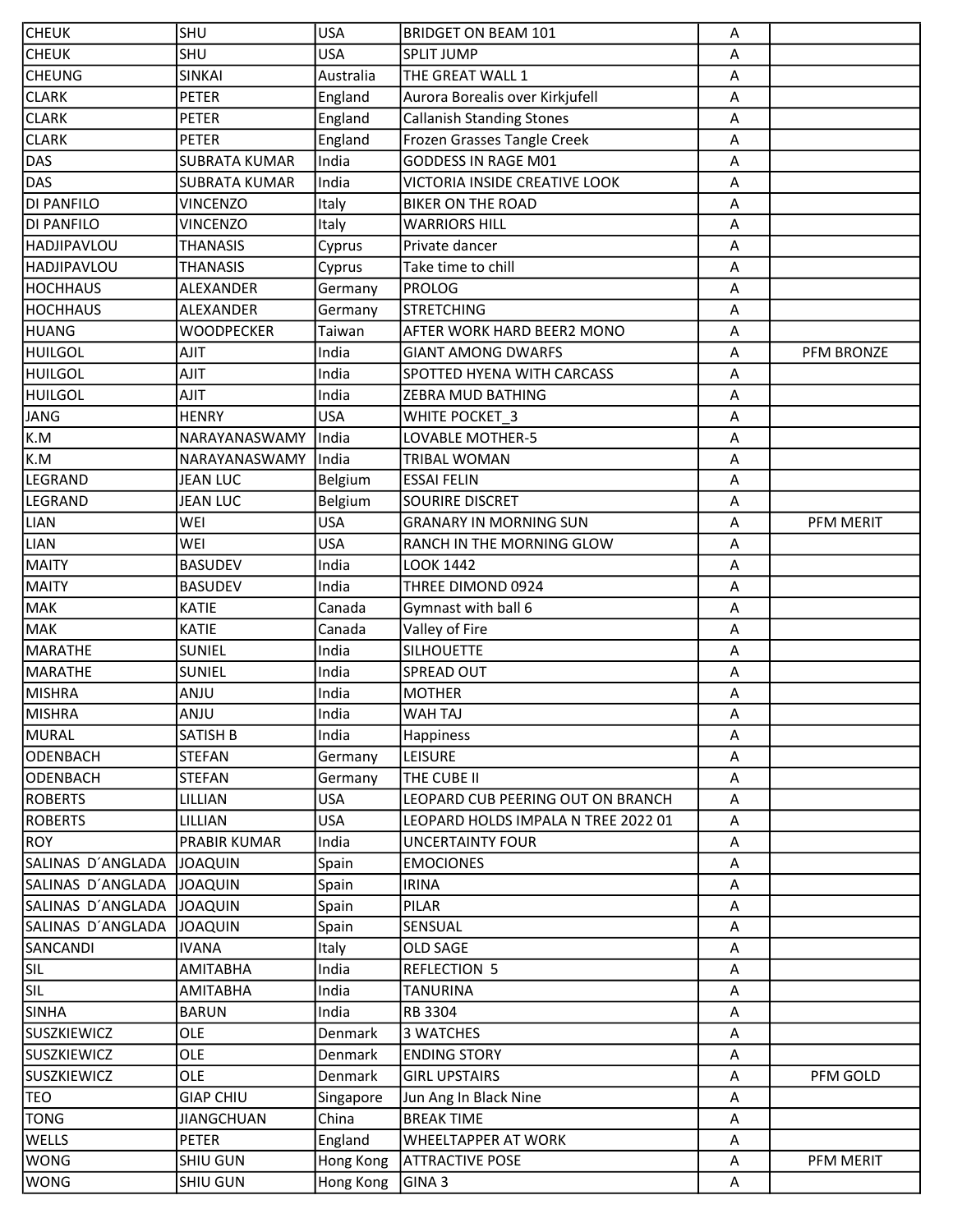| lwong       | ISHIU GUN   | Hong Kong | IYOGA LOVER 5                      |   |  |
|-------------|-------------|-----------|------------------------------------|---|--|
| lwong       | IVOON WAH   |           | Hong Kong   BUTTER TEA FESTIVAL 02 |   |  |
| lwong       | IYUET YEE   |           | Hong Kong   COMPANION              | n |  |
| lwong       | IYUET YEE   | Hong Kong | <b>IRUNNING HOME</b>               | А |  |
| <b>XIAO</b> | <b>XIAO</b> | USA       | llight and FOG                     |   |  |
| <b>XIAO</b> | <b>XIAO</b> | USA       | IMISTY VALLEY 3                    |   |  |
| YE          | DANLEI      | Canada    | ITRAVEL TO CENTRAL ASIA30          |   |  |

| 1st PFM International Circuit 2022   PSA [2022-112]   Judging 3 |                      |                |                                 |                        |            |
|-----------------------------------------------------------------|----------------------|----------------|---------------------------------|------------------------|------------|
| <b>LAST NAME</b>                                                | <b>FIRST NAME</b>    | <b>COUNTRY</b> | <b>TITLE</b>                    | <b>RESULT - NATURE</b> |            |
| AGARWAL                                                         | <b>PRATEEK</b>       | India          | <b>BUFFALO MATING</b>           | Α                      |            |
| CR                                                              | SATHYANARAYANA       | India          | <b>ATTACKING CHEETAHS</b>       | A                      | PFM BRONZE |
| C R                                                             | SATHYANARAYANA       | India          | CHEETAH CHASE                   | Α                      |            |
| $\overline{CR}$                                                 | SATHYANARAYANA       | India          | <b>CHEETAH HUNT</b>             | Α                      |            |
| $\overline{CR}$                                                 | SATHYANARAYANA       | India          | KINGFISHER WITH SKINK           | Α                      |            |
| <b>CATANIA</b>                                                  | <b>GOTTFRIED</b>     | Malta          | <b>CHAMELEON AND SNAIL</b>      | Α                      |            |
| <b>CATANIA</b>                                                  | <b>GOTTFRIED</b>     | Malta          | <b>MEERKATS IN THE ALERT</b>    | Α                      |            |
| <b>CATANIA</b>                                                  | <b>GOTTFRIED</b>     | Malta          | <b>TWO MEERKATS</b>             | Α                      |            |
| <b>CHAN</b>                                                     | <b>CHING CHING</b>   | Hong Kong      | BERRY CUTIE 010                 | Α                      |            |
| <b>CHAN</b>                                                     | <b>CHING CHING</b>   | Hong Kong      | HAPPY FEAST 008                 | Α                      |            |
| <b>CHAN</b>                                                     | <b>DIANA</b>         | Hong Kong      | AIMING 1                        | Α                      |            |
| <b>CHE</b>                                                      | <b>ARNALDO PAULO</b> | Hong Kong      | <b>BARN SWALLOW 2</b>           | Α                      |            |
| <b>CHEUK</b>                                                    | SHU                  | <b>USA</b>     | <b>FLASHY FEATHERS</b>          | Α                      |            |
| CHIU                                                            | <b>BOB</b>           | <b>USA</b>     | <b>AFRICAN ELEPHANTS45</b>      | Α                      |            |
| <b>FISCHER</b>                                                  | <b>JIE</b>           | <b>USA</b>     | <b>GROW WILD27</b>              | Α                      |            |
| <b>FISCHER</b>                                                  | <b>JIE</b>           | <b>USA</b>     | THE CALL OF THE WILD16          | Α                      |            |
| GUY                                                             | <b>GRAEME</b>        | Malaysia       | <b>CONFRONTATION 2</b>          | Α                      |            |
| GUY                                                             | <b>GRAEME</b>        | Malaysia       | <b>LANGUR LEAPING</b>           | Α                      |            |
| GUY                                                             | <b>GRAEME</b>        | Malaysia       | <b>LION PLUS WARTHOG</b>        | Α                      |            |
| GUY                                                             | <b>GRAEME</b>        | Malaysia       | UP TO YOU MUM                   | Α                      |            |
| HALVAS-NIELSEN                                                  | <b>HERDIS</b>        | Germany        | LION ON THE LOG 2               | Α                      |            |
| HUILGOL                                                         | <b>AJIT</b>          | India          | <b>BLESS YOU MY SON</b>         | Α                      |            |
| <b>HUILGOL</b>                                                  | <b>AJIT</b>          | India          | CHEETAH TUG OF WAR              | A                      | PSA GOLD   |
| <b>HUILGOL</b>                                                  | AJIT                 | India          | <b>SEALS PLAYFIGHTING</b>       | Α                      |            |
| <b>HUILGOL</b>                                                  | <b>AJIT</b>          | India          | THE BITE OF DEATH               | Α                      |            |
| JANG                                                            | <b>HENRY</b>         | <b>USA</b>     | <b>AMERICA HUNTING</b>          | Α                      |            |
| <b>JANG</b>                                                     | <b>HENRY</b>         | <b>USA</b>     | MARS IN EARTH_21125             | Α                      |            |
| <b>JENZER</b>                                                   | <b>URS</b>           |                | Switzerland   BASSTOELPEL 2     | Α                      |            |
| JENZER                                                          | <b>URS</b>           |                | Switzerland   OKAVANGO 2 212    | Α                      |            |
| JENZER                                                          | <b>URS</b>           |                | Switzerland   OKAVANGO 3 049    | Α                      |            |
| <b>JENZER</b>                                                   | <b>URS</b>           |                | Switzerland   OOKAVANGO 3 123   | A                      |            |
| K.M                                                             | <b>NARAYANASWAMY</b> | <b>I</b> ndia  | <b>FAT MEAL-9</b>               | A                      | PFM MERIT  |
| k.M                                                             | <b>NARAYANASWAMY</b> | India          | <b>HERON TAKINGOFF-3</b>        | A                      |            |
| k.M                                                             | NARAYANASWAMY        | India          | <b>IBIS MEAL-2</b>              | A                      |            |
| K.M                                                             | NARAYANASWAMY        | India          | LOVELY ESCAPE-2                 | Α                      |            |
| KORLAPATI                                                       | SARASWATIRAO         | India          | BLACK WINGED STILTS MATING 07   | A                      | PFM MERIT  |
| KORLAPATI                                                       | SARASWATIRAO         | India          | <b>GREY HERONS</b>              | A                      |            |
| LIAN                                                            | WEI                  | <b>USA</b>     | <b>EXCHANGE FOOD IN THE SKY</b> | Α                      |            |
| LIAN                                                            | WEI                  | <b>USA</b>     | <b>EYE ON EYE</b>               | Α                      |            |
| LIAN                                                            | WEI                  | <b>USA</b>     | <b>FLY TOGETHER</b>             | Α                      | PFM GOLD   |
| <b>MAITY</b>                                                    | <b>BASUDEV</b>       | India          | <b>BATTTLE 1</b>                | A                      | PFM SILVER |
| <b>MAITY</b>                                                    | BASUDEV              | India          | BREKFAST 4234                   | Α                      |            |
| MAITY                                                           | <b>BASUDEV</b>       | India          | MORNING TIME 2968               | Α                      |            |
| MAK                                                             | <b>KATIE</b>         | Canada         | Bald Eagle chase 97             | A                      |            |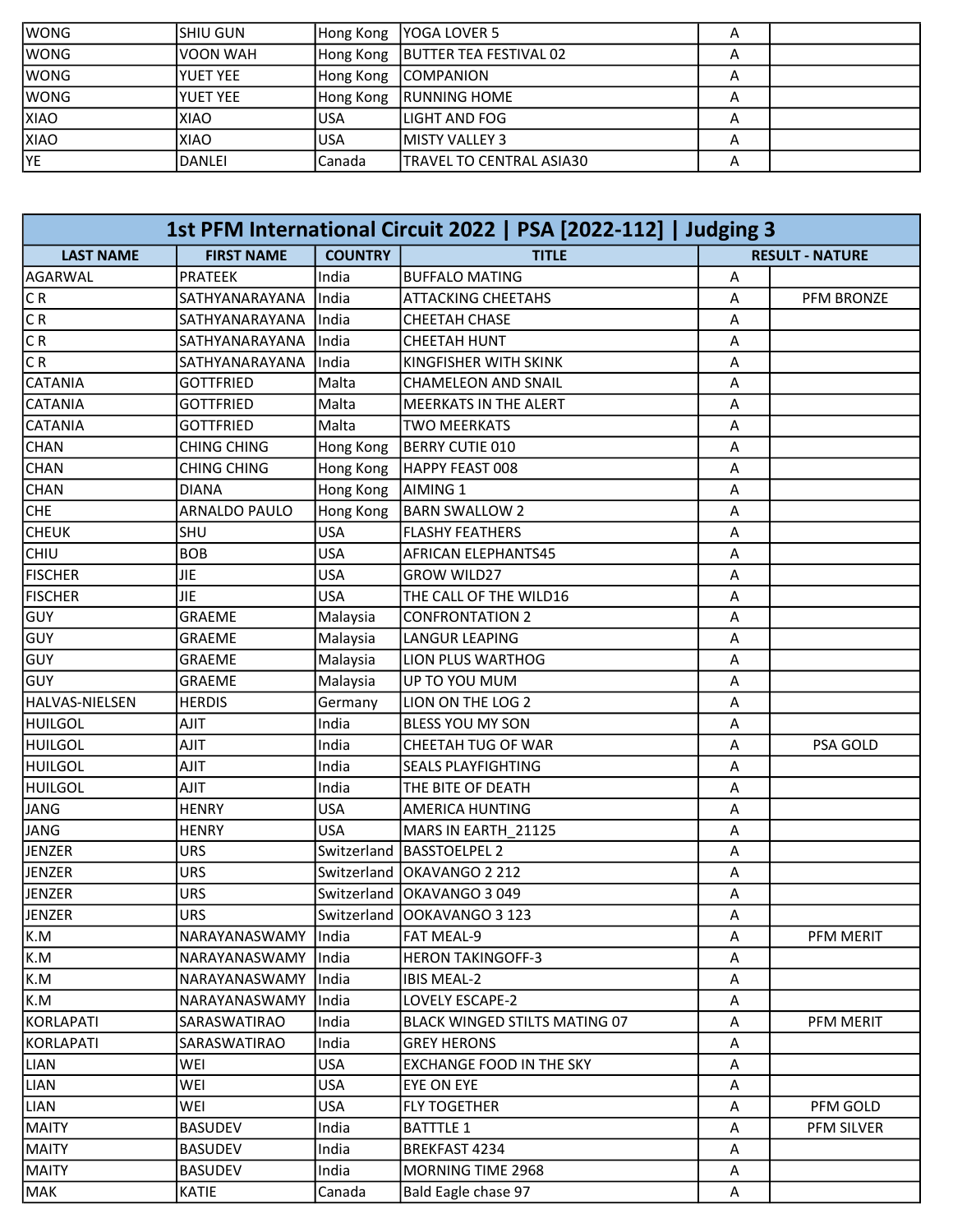| <b>NGO</b>        | HAI               | <b>USA</b> | <b>Bear Fishing Salmon</b>        | A |           |
|-------------------|-------------------|------------|-----------------------------------|---|-----------|
| <b>NGO</b>        | HAI               | <b>USA</b> | Bear Swim To Catch Fresh Salmon   | A |           |
| <b>NGO</b>        | HAI               | <b>USA</b> | Do You believe I Will Bite You    | A |           |
| NGO               | HAI               | <b>USA</b> | I am Waiting For Both You         | A |           |
| <b>ROBERTS</b>    | LILLIAN           | <b>USA</b> | ELE STANDS IN MARSH W 8 EGRETS    | Α |           |
| <b>ROBERTS</b>    | LILLIAN           | <b>USA</b> | LEOPARD GRIPS PREY WARY EYES      | A |           |
| <b>SANCANDI</b>   | <b>IVANA</b>      | Italy      | <b>CONTRAST</b>                   | Α |           |
| <b>SANCANDI</b>   | <b>IVANA</b>      | Italy      | <b>DESERT OF ICELAND</b>          | A |           |
| <b>SANCANDI</b>   | <b>IVANA</b>      | Italy      | THE LAST SNOW                     | A |           |
| <b>SINHA</b>      | <b>BARUN</b>      | India      | <b>BLISSFUL SINGING 4294</b>      | A |           |
| <b>SINHA</b>      | <b>BARUN</b>      | India      | <b>BUZZARD WITH LIZARD 4440</b>   | A | PFM MERIT |
| <b>SINHA</b>      | <b>BARUN</b>      | India      | EYE BALL TO EYE BALL 2893         | Α |           |
| <b>SINT</b>       | THAN SINT         | Singapore  | Crimson Sunbird Female 3          | A |           |
| <b>SINT</b>       | THAN SINT         | Singapore  | Story of Blue tailed bee eaters 3 | Α |           |
| <b>SINT</b>       | THAN SINT         | Singapore  | Sweet Potato Bugs Hatching 2      | A |           |
| <b>STRICKER</b>   | <b>CHARLES</b>    | <b>USA</b> | <b>COLLISION COURSE 1811</b>      | A |           |
| TONG              | <b>JIANGCHUAN</b> | China      | LAW OF THE JUNGLE                 | A |           |
| <b>TRAN</b>       | <b>MINHDUNG</b>   | <b>USA</b> | <b>HORSE SHOE BAND</b>            | A |           |
| VAN MENSEL        | <b>DRE</b>        | Belgium    | <b>BIG BUTTERFLY</b>              | A |           |
| VAN MENSEL        | <b>DRE</b>        | Belgium    | <b>DUIVENPAKKER</b>               | A |           |
| <b>VAN MENSEL</b> | <b>DRE</b>        | Belgium    | <b>EATING A BUTTERFLY</b>         | A |           |
| <b>VAN MENSEL</b> | <b>DRE</b>        | Belgium    | <b>EYE CONTACT</b>                | A |           |
| XIAO              | <b>XIAO</b>       | <b>USA</b> | <b>MORNING FLIGHT</b>             | A |           |
| XIAO              | XIAO              | <b>USA</b> | <b>REWARD 3</b>                   | A |           |

| 1st PFM International Circuit 2022   PSA [2022-112]   Judging 3 |                      |                |                                     |   |                              |  |
|-----------------------------------------------------------------|----------------------|----------------|-------------------------------------|---|------------------------------|--|
| <b>LAST NAME</b>                                                | <b>FIRST NAME</b>    | <b>COUNTRY</b> | <b>TITLE</b>                        |   | <b>RESULT - PHOTO TRAVEL</b> |  |
| <b>AGARWAL</b>                                                  | <b>PRATEEK</b>       | India          | POBITORA ELEPHANT SAFARI 20         | Α |                              |  |
| ALLOUGHANI                                                      | <b>FAISAL</b>        | Kuwait         | <b>GREEN ISLAND 18</b>              | A |                              |  |
| ALLOUGHANI                                                      | <b>FAISAL</b>        | Kuwait         | MOORING 21                          | A | <b>PFM BRONZE</b>            |  |
| BHATTACHARYA                                                    | <b>SUBHRA</b>        | <b>USA</b>     | IN SYNTAGMA SQUARE                  | Α |                              |  |
| BS                                                              | <b>VENKATESH</b>     | India          | <b>RUNAWAY BUFFALOES</b>            | Α |                              |  |
| CR                                                              | SATHYANARAYANA       | India          | CHEETAH ON VANTAGE POINT            | Α |                              |  |
| $\overline{CR}$                                                 | SATHYANARAYANA       | India          | <b>LIVING IN HARMONY</b>            | A |                              |  |
| $\overline{CR}$                                                 | SATHYANARAYANA       | India          | <b>TRAFFIC JAM</b>                  | Α |                              |  |
| CATANIA                                                         | <b>GOTTFRIED</b>     | Malta          | <b>CITY OF ARTS AND SCIENCES 20</b> | A |                              |  |
| ICATANIA                                                        | <b>GOTTFRIED</b>     | Malta          | <b>CITY OF ARTS AND SCIENCES 4</b>  | Α |                              |  |
| <b>CATANIA</b>                                                  | <b>GOTTFRIED</b>     | Malta          | <b>CITY OF ARTS AND SCIENCES 6</b>  | A | PFM MERIT                    |  |
| <b>CATANIA</b>                                                  | <b>GOTTFRIED</b>     | Malta          | SIGGIEWI FJAKKOLI 2                 | A |                              |  |
| <b>CHAN</b>                                                     | <b>CHING CHING</b>   | Hong Kong      | <b>IICY SPIKES</b>                  | A |                              |  |
| <b>CHAN</b>                                                     | <b>CHING CHING</b>   | Hong Kong      | REGRESS 002                         | A |                              |  |
| <b>CHAN</b>                                                     | <b>DIANA</b>         | Hong Kong      | <b>BLUE MAGIC</b>                   | Α | PFM GOLD                     |  |
| <b>CHAN</b>                                                     | <b>DIANA</b>         | Hong Kong      | <b>THE HEART ROAD</b>               | A |                              |  |
| <b>CHE</b>                                                      | ARNALDO PAULO        | Hong Kong      | <b>GREAT WALL 8</b>                 | Α |                              |  |
| <b>CHE</b>                                                      | ARNALDO PAULO        | Hong Kong      | SNOW MOUNTAIN AND THE TEMPLE 1      | A | PFM MERIT                    |  |
| СНЕИК                                                           | SHU                  | <b>USA</b>     | <b>HARMFUL DECIBEL</b>              | Α |                              |  |
| <b>CHEUNG</b>                                                   | <b>SINKAI</b>        | Australia      | <b>ANTELOPE CANYON 8</b>            | A |                              |  |
| <b>CHEUNG</b>                                                   | <b>SINKAI</b>        | Australia      | CARL CATHEDRAL IN VIENNA            | A |                              |  |
| CHIU                                                            | <b>BOB</b>           | <b>USA</b>     | <b>IN ISRAEL29</b>                  | A |                              |  |
| DAS                                                             | <b>SUBRATA KUMAR</b> | India          | LONAVALA CAVE MUMBAI                | A |                              |  |
| <b>DI PANFILO</b>                                               | <b>VINCENZO</b>      | Italy          | <b>GHOST VALLEY</b>                 | Α |                              |  |
| DI PANFILO                                                      | <b>VINCENZO</b>      | Italy          | <b>WITCH MOUNTAIN</b>               | A |                              |  |
| <b>FISCHER</b>                                                  | <b>JIE</b>           | <b>USA</b>     | AN ENCHANTING MOMENT7               | Α |                              |  |
| HAGAN                                                           | <b>JIM</b>           | <b>USA</b>     | <b>BERRY COLLEGE</b>                | A |                              |  |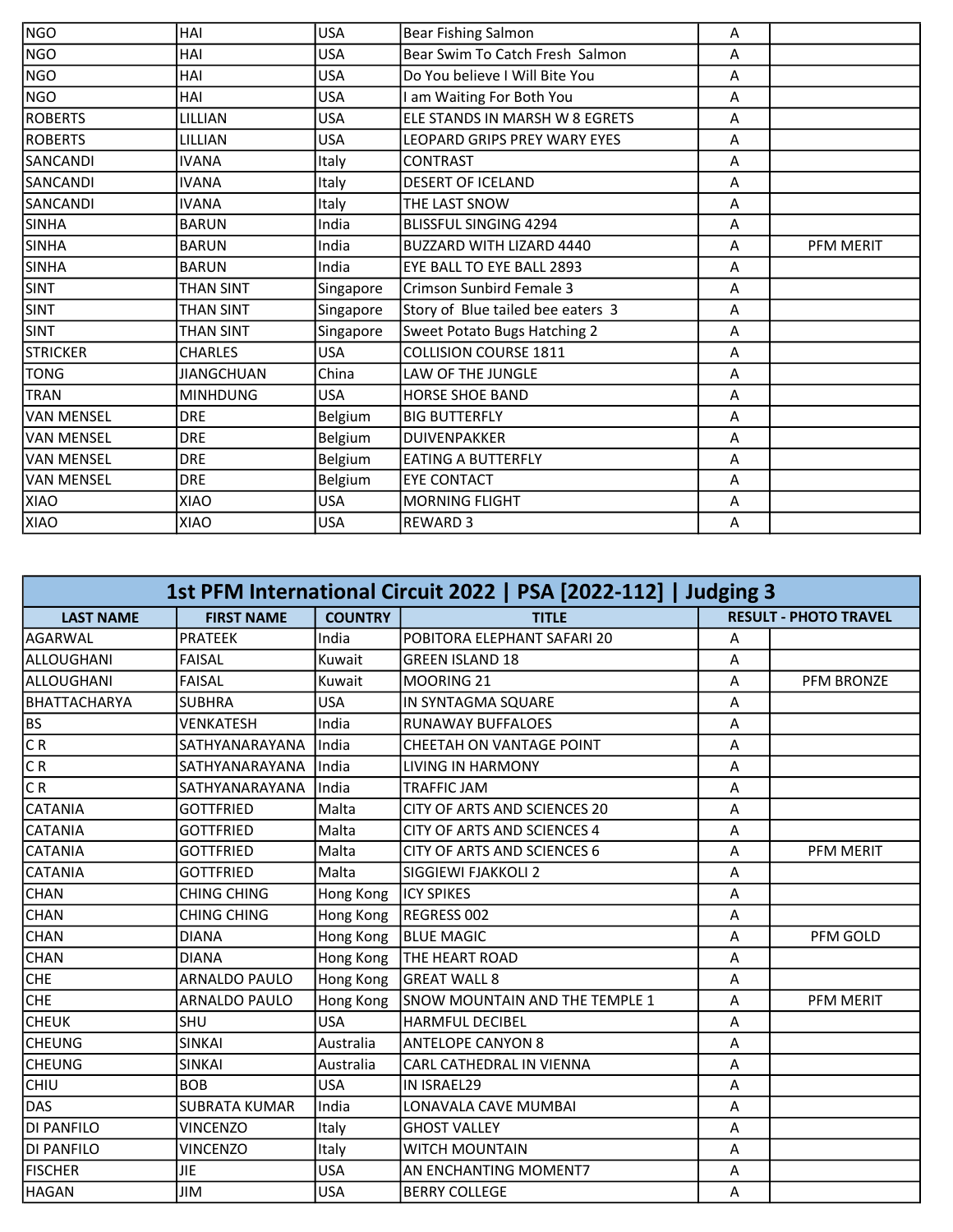| HO                | <b>HUNG</b>      | <b>USA</b> | <b>BELLAGIO 2 LAS VEGAS</b>         | A |            |
|-------------------|------------------|------------|-------------------------------------|---|------------|
| <b>HUILGOL</b>    | <b>AJIT</b>      | India      | CATACOMBS OF THE COLLOSSEUM         | A |            |
| <b>HUILGOL</b>    | <b>AJIT</b>      | India      | ELEPHANTS AND MT KILIMANJARO        | A | PSA GOLD   |
| <b>HUILGOL</b>    | AJIT             | India      | PENGUIN HEAVEN                      | Α |            |
| JANG              | <b>HENRY</b>     | <b>USA</b> | <b>GOLDEN TEMPLE</b>                | Α |            |
| JANG              | <b>HENRY</b>     | <b>USA</b> | REFLECTION CANYON_2                 | Α |            |
| <b>JENZER</b>     | <b>URS</b>       |            | Switzerland GMA ANTIGUA 6           | Α |            |
| JENZER            | <b>URS</b>       |            | Switzerland   VENEDIG REGATTA 13    | Α |            |
| JENZER            | <b>URS</b>       |            | Switzerland   VIETNAM CAO DAI 1     | Α |            |
| K.M               | NARAYANASWAMY    | India      | DASARA-5                            | Α |            |
| K.M               | NARAYANASWAMY    | India      | RHINO SAFARI-6                      | Α |            |
| KORLAPATI         | SARASWATIRAO     | India      | LONDON EYE AND BLUE BOAT            | Α |            |
| KORLAPATI         | SARASWATIRAO     | India      | PRABHALU                            | Α |            |
| KORLAPATI         | SARASWATIRAO     | India      | <b>SANKRANTI PRABHA</b>             | A |            |
| KORLAPATI         | SARASWATIRAO     | India      | TOWER BRIDGE AT LONDON              | A |            |
| LEE               | <b>GRACE</b>     | Australia  | DAWN AT SYDNEY HARBOUR              | A |            |
| LEE               | <b>GRACE</b>     | Australia  | MONT ST MICHEL CHURCH IN THE SEA2   | A |            |
| <b>LIAN</b>       | WEI              | <b>USA</b> | FLOWING LIGHT GOLDEN GATE BRIDGE    | A |            |
| <b>LIAN</b>       | WEI              | <b>USA</b> | RED BARN IN WHEATLAND               | Α |            |
| <b>LIAN</b>       | WEI              | <b>USA</b> | WHEAT LAND MORNING                  | Α |            |
| <b>LIAN</b>       | WEI              | <b>USA</b> | <b>WHEN LIGHTS LIT</b>              | A |            |
| <b>MAITY</b>      | <b>BASUDEV</b>   | India      | <b>AROTI 2810</b>                   | A |            |
| <b>MAITY</b>      | <b>BASUDEV</b>   | India      | <b>BARON 1</b>                      | A |            |
| MAITY             | <b>BASUDEV</b>   | India      | <b>SILK ROUTE</b>                   | A |            |
| MARATHE           | <b>SUNIEL</b>    | India      | <b>MOUNTAIN HABITAT</b>             | A |            |
| MARATHE           | <b>SUNIEL</b>    | India      | PANGONG LAKE 2017A                  | Α |            |
| MARATHE           | <b>SUNIEL</b>    | India      | PANGONG LAKE 2017C                  | Α |            |
| <b>MISHRA</b>     | <b>ANJU</b>      | India      | IN ROUTE TO CHANDRATAL              | Α |            |
| MURAL             | SATISH B         | India      | Dancing Lady                        | Α |            |
| <b>NGUYEN</b>     | <b>HUONG HOA</b> | <b>USA</b> | Sunrise Hot Air Balloon at Luxor A1 | Α |            |
| REN               | ZHICAI           | China      | Nanpu Bridge 20                     | Α | PFM SILVER |
| SALINAS D'ANGLADA | <b>JOAQUIN</b>   | Spain      | AMANECER ENTRE DOS LUCES            | Α | PFM MERIT  |
| SALINAS D'ANGLADA | <b>JOAQUIN</b>   | Spain      | NOCHE DE LUNA 5                     | A |            |
| SALINAS D'ANGLADA | <b>JOAQUIN</b>   | Spain      | PUENTE ILUMINADO 7                  | Α |            |
| SANCANDI          | <b>IVANA</b>     | Italy      | <b>BOAT IN ICE LAGOON</b>           | A |            |
| SANCANDI          | <b>IVANA</b>     | Italy      | CAMPING                             | A |            |
| SANCANDI          | <b>IVANA</b>     | Italy      | <b>RED CAR</b>                      | Α |            |
| SANCANDI          | <b>IVANA</b>     | Italy      | THE BRIDGE                          | A |            |
| <b>SIL</b>        | <b>AMITABHA</b>  | India      | JOYRIDE 22                          | A |            |
| <b>SIMSEK</b>     | OZCAN            | Turkey     | <b>BLUE AND GREEN</b>               | Α |            |
| <b>SINHA</b>      | <b>BARUN</b>     | India      | NARMADA LASER SHOW 1897             | A |            |
| <b>SINT</b>       | THAN SINT        | Singapore  | Changi 5                            | A |            |
| <b>STRICKER</b>   | CHARLES          | <b>USA</b> | SYDNEY AUSTRALIA OVERVIEW 0341      | A |            |
| <b>TEO</b>        | <b>GIAP CHIU</b> | Singapore  | Play To My Own God Five             | Α |            |
| <b>WANG</b>       | HAK PUN WILLIAM  | Hong Kong  | DYNAMIC CITY IN ACTION              | A |            |
| <b>YESILTAS</b>   | <b>BEKIR</b>     | Turkey     | ISTIKLAL10                          | Α |            |

| 1st PFM International Circuit 2022   PSA [2022-112]   Judging 3 |                   |                |                                    |                                  |          |  |  |
|-----------------------------------------------------------------|-------------------|----------------|------------------------------------|----------------------------------|----------|--|--|
| <b>LAST NAME</b>                                                | <b>FIRST NAME</b> | <b>COUNTRY</b> | <b>TITLE</b>                       | <b>RESULT - PHOTO JOURNALISM</b> |          |  |  |
| lAGARWAL                                                        | IPRATEEK          | India          | IMAN AT HILL WORK 2                | A                                |          |  |  |
| lAGARWAL                                                        | IPRATEEK          | India          | <b>ISELF FLOOD RESCUE 2</b>        | А                                |          |  |  |
| lALLOUGHANI                                                     | <b>FAISAL</b>     | Kuwait         | <b>ITIPTOP</b>                     |                                  | PFM GOLD |  |  |
| <b>BS</b>                                                       | <b>VENKATESH</b>  | India          | <b>BUFFALOES RACING INTO CROWD</b> | А                                |          |  |  |
| <b>BS</b>                                                       | <b>VENKATESH</b>  | India          | IKAMBALA BUFFALO SPRAYING HIGH 3   | А                                |          |  |  |